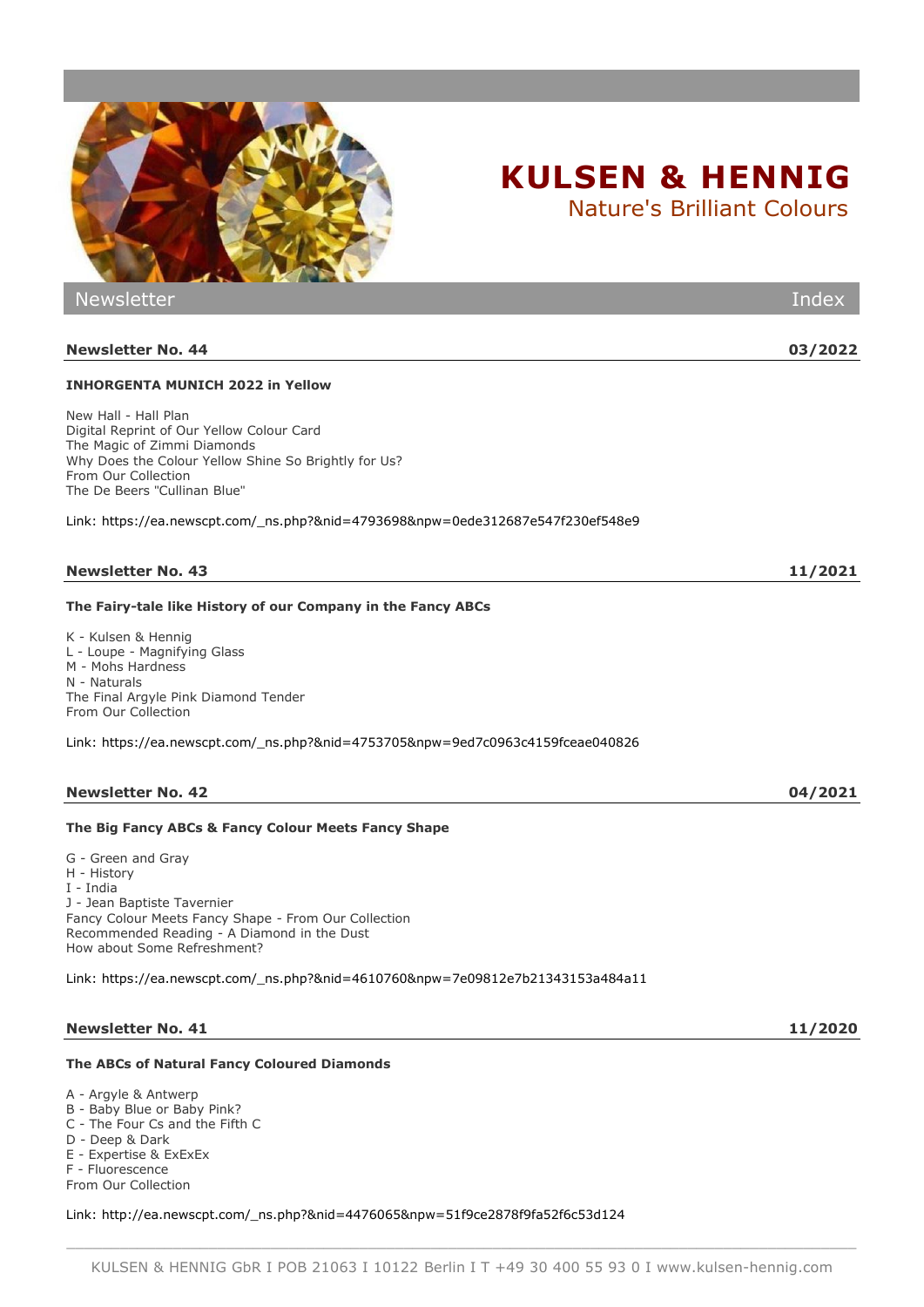| <b>CONTRACTOR STATE OF STATE OF STATE OF STATE OF STATE OF STATE OF STATE OF STATE OF STATE OF STATE OF STATE OF STATE</b>                                                                                                                                                                     |         |
|------------------------------------------------------------------------------------------------------------------------------------------------------------------------------------------------------------------------------------------------------------------------------------------------|---------|
| <b>Newsletter</b>                                                                                                                                                                                                                                                                              | Index   |
| <b>Newsletter No. 40</b>                                                                                                                                                                                                                                                                       | 07/2020 |
| <b>News from our World of Diamonds</b>                                                                                                                                                                                                                                                         |         |
| The Diamond Market in the Age of Corona<br>How the Regenboog India Foundation is Helping<br>Diamonds with Certificates of Origin<br>Hello Instagram!<br>Looking to Reinforce our Team in the Heart of Berlin<br>Link: http://ea.newscpt.com/_ns.php?&nid=4369145&npw=d64200daf18aab4e29e8872a4 |         |
|                                                                                                                                                                                                                                                                                                |         |
| <b>Newsletter No. 39</b>                                                                                                                                                                                                                                                                       | 02/2020 |
| <b>Happy New Year 2020</b>                                                                                                                                                                                                                                                                     |         |
| INHORGENTA MUNICH 2020<br>Diamonds with certificates of origin the from Argyle Mine<br>Environment friendly: New sustainable packaging                                                                                                                                                         |         |
| Link: http://ea.newscpt.com/_ns.php?&nid=4212000&npw=b8a8fc365d3f3e314b64f1f67                                                                                                                                                                                                                 |         |
| <b>Newsletter No. 38</b>                                                                                                                                                                                                                                                                       | 12/2019 |
| Winter greetings                                                                                                                                                                                                                                                                               |         |

A Matter of Honour We would like to share some great news with you See you at Inhorgenta Munich

Link: http://ea.newscpt.com/\_ns.php?&nid=4175595&npw=79d67bde199cfa3a264514380

### **Newsletter No. 37 06/2019**

### **A tomato may be red, but which red is it?**

An Anecdote about Individual Colour Perception How Do We See Colours? Describing Colours in Real Life Inspiration for summer 2019

Link: http://ea.newscpt.com/\_ns.php?&nid=3969735&npw=481d59d6e61bc9a998966ea9e

#### **Newsletter No. 36 02/2019**

### **Questions about Natural Fancy Coloured Diamonds**

Your Invitation to Inhorgenta Frequently Asked Questions about Natural Fancy Coloured Diamonds

Link: http://ea.newscpt.com/\_ns.php?&nid=3878395&npw=59823ebecba990689e351d68a

# \_\_\_\_\_\_\_\_\_\_\_\_\_\_\_\_\_\_\_\_\_\_\_\_\_\_\_\_\_\_\_\_\_\_\_\_\_\_\_\_\_\_\_\_\_\_\_\_\_\_\_\_\_\_\_\_\_\_\_\_\_\_\_\_\_\_\_\_\_\_\_\_\_\_\_\_\_\_\_\_\_\_\_\_\_\_\_\_\_ KULSEN & HENNIG GbR I POB 21063 I 10122 Berlin I T +49 30 400 55 93 0 I www.kulsen-hennig.com

**KULSEN & HENNIG** Nature's Brilliant Colours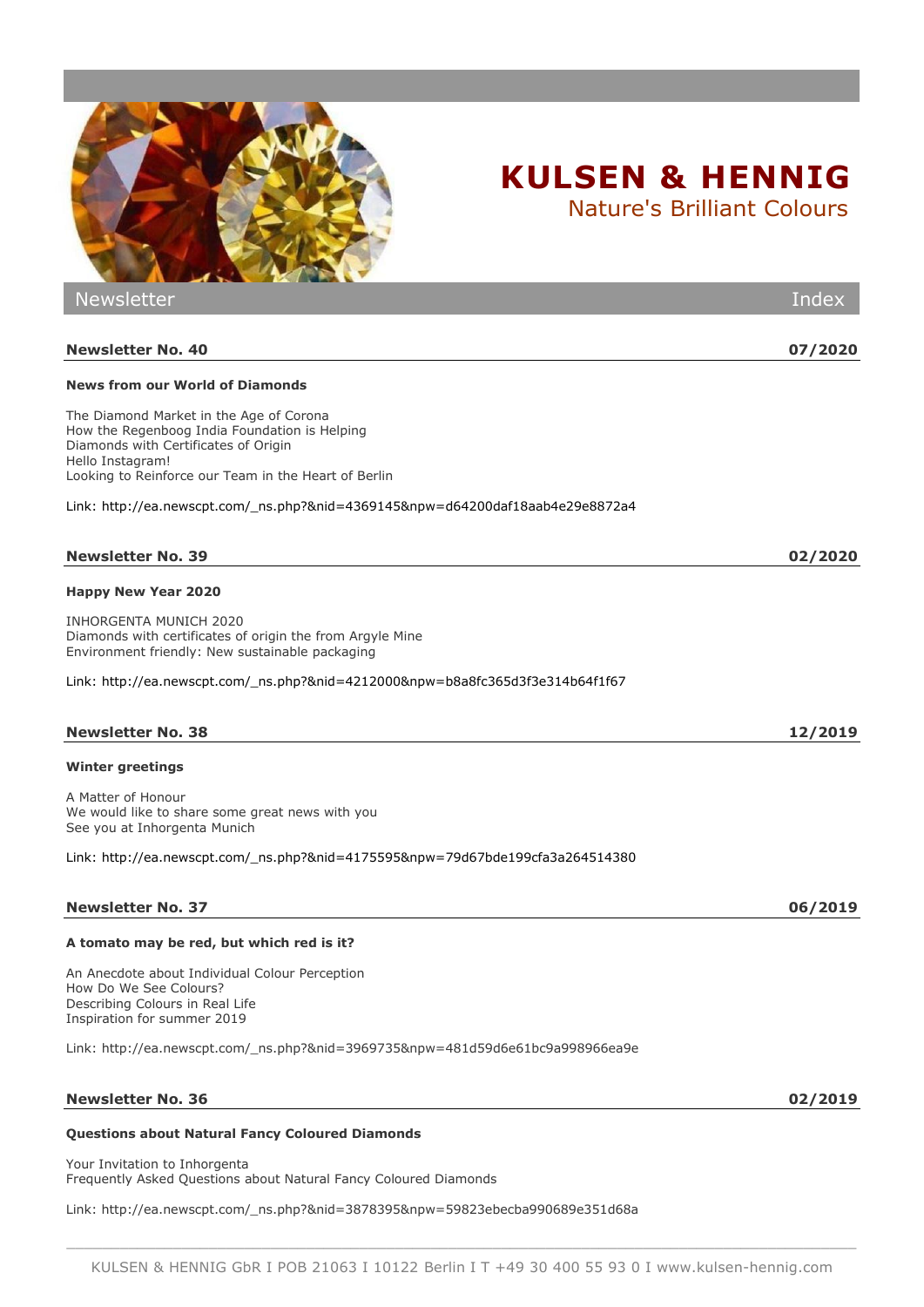

Newsletter Index **Newsletter No. 35 10/2018 Diamonds as an Investment – Great opportunity or unnecessary risk?** Are Diamonds a Good Investment? Pink Tender – Six Heroes up for Auction From Our Collection Link: http://ea.newscpt.com/\_ns.php?&nid=3744880&npw=1e834a59243632de49cfc86d4 **Newsletter No. 34 06/2018 A fabulous trip…** … to visit some of the most famous diamonds in the world! Link: http://ea.newscpt.com/\_ns.php?&nid=3656010&npw=056d620739cefaf18bedaf3be **Newsletter No. 33 02/2018 We're opening our safe for you!** It's that time again! We're opening our safe for you! Link: http://ea.newscpt.com/\_ns.php?&nid=3493770&npw=debba974532022b2702b1dc20 **Newsletter No. 32 12/2017 A Diamond for Peace** A Diamond for Peace A Matter of Honour Link: http://ea.newscpt.com/\_ns.php?&nid=3442975&npw=ae46c9edafde61a918ba5b737 **Newsletter No. 31 10/2017 Dazzling Perspectives – Proper Lighting for Diamonds**

Colour and Brilliance through Light Brilliance Body Colour Colour Reproduction Characteristics of a Light Source Recommendations for Practice

Link: http://ea.newscpt.com/\_ns.php?&nid=3237925&npw=b9415eff6abfa5169f6748dd8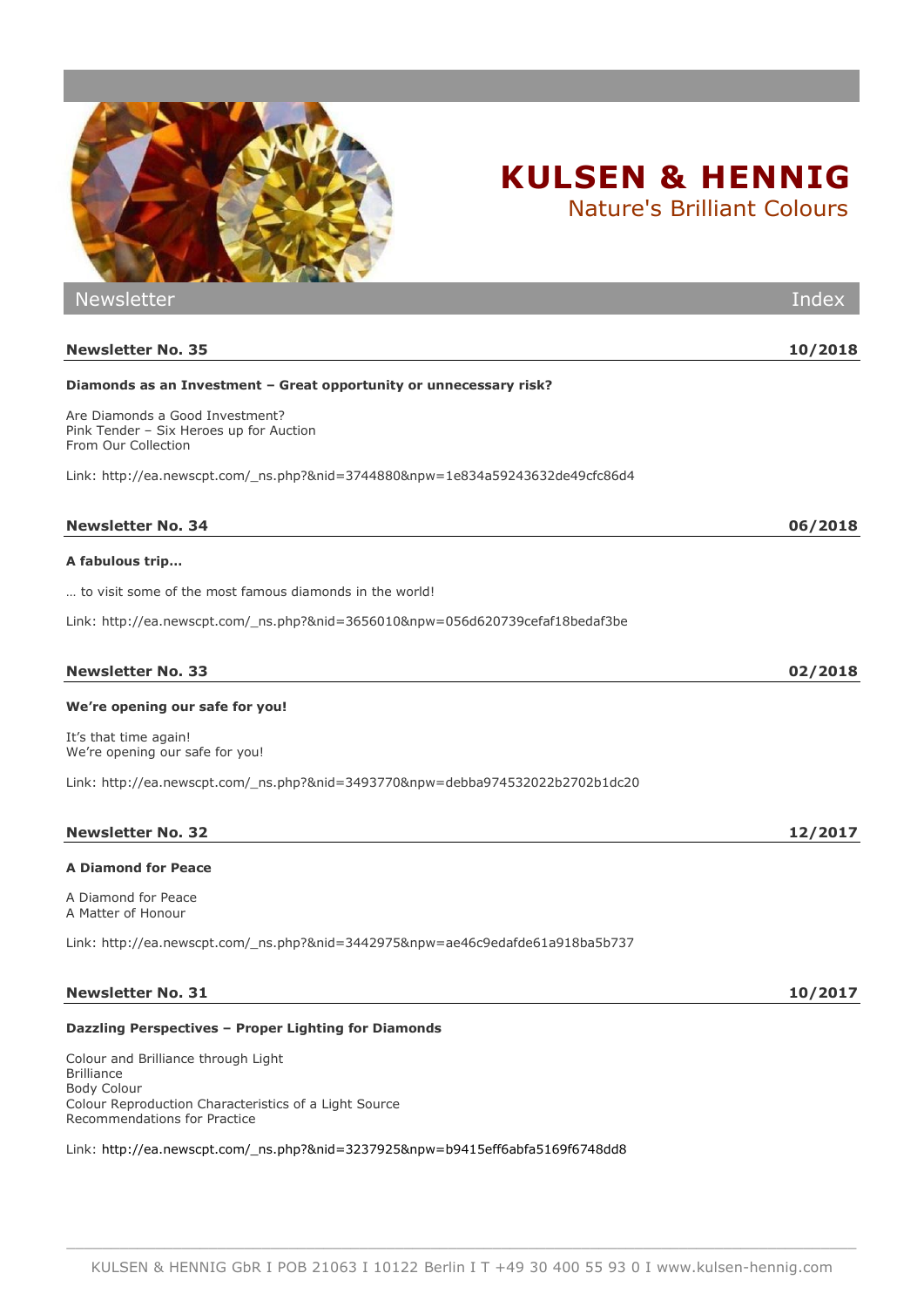

Nature's Brilliant Colours

| <b>Newsletter</b>                                                                                                                                                       | Index   |
|-------------------------------------------------------------------------------------------------------------------------------------------------------------------------|---------|
| <b>Newsletter No. 30</b>                                                                                                                                                | 06/2017 |
| Dazzling Perspectives - Proper Lighting for Diamonds                                                                                                                    |         |
| Colour and Brilliance through Light<br><b>Brilliance</b><br><b>Body Colour</b><br>Colour Reproduction Characteristics of a Light Source<br>Recommendations for Practice |         |
| Link: http://ea.newscpt.com/_ns.php?&nid=3237925&npw=b9415eff6abfa5169f6748dd8                                                                                          |         |
| <b>Newsletter No. 29</b>                                                                                                                                                | 02/2017 |
| <b>Prices for Natural Fancy Coloured Diamonds</b>                                                                                                                       |         |
| A Cordial Invitation to Inhorgenta 2017<br>New Colour Card for Natural Fancy Coloured Diamonds<br>Pricing                                                               |         |
| Book Recommendation: Eden Rachminov - The Pricing Archtitecture<br>Link: http://ea.newscpt.com/_ns.php?&nid=3046160&npw=fb817e348d315333843c2c752                       |         |
|                                                                                                                                                                         |         |
| <b>Newsletter No. 28</b>                                                                                                                                                | 12/2016 |
| A Matter of the Heart                                                                                                                                                   |         |
| "Small Steps Change the World"<br>Arunachala Rising Sun Association<br>Regenboog India Foundation                                                                       |         |
| Link: http://ea.newscpt.com/_ns.php?&nid=2994360&npw=92a8454ec2676a780809efa9f                                                                                          |         |
| <b>Newsletter No. 27</b>                                                                                                                                                | 10/2016 |
| <b>The Solitaire Ring</b>                                                                                                                                               |         |
| Welcome to Autumn<br>The Origin of the Solitaire Ring<br>Variations                                                                                                     |         |

riations From our Collection

Link: http://ea.newscpt.com/\_ns.php?&nid=2921870&npw=d31df6d71be6a9442777dfbdc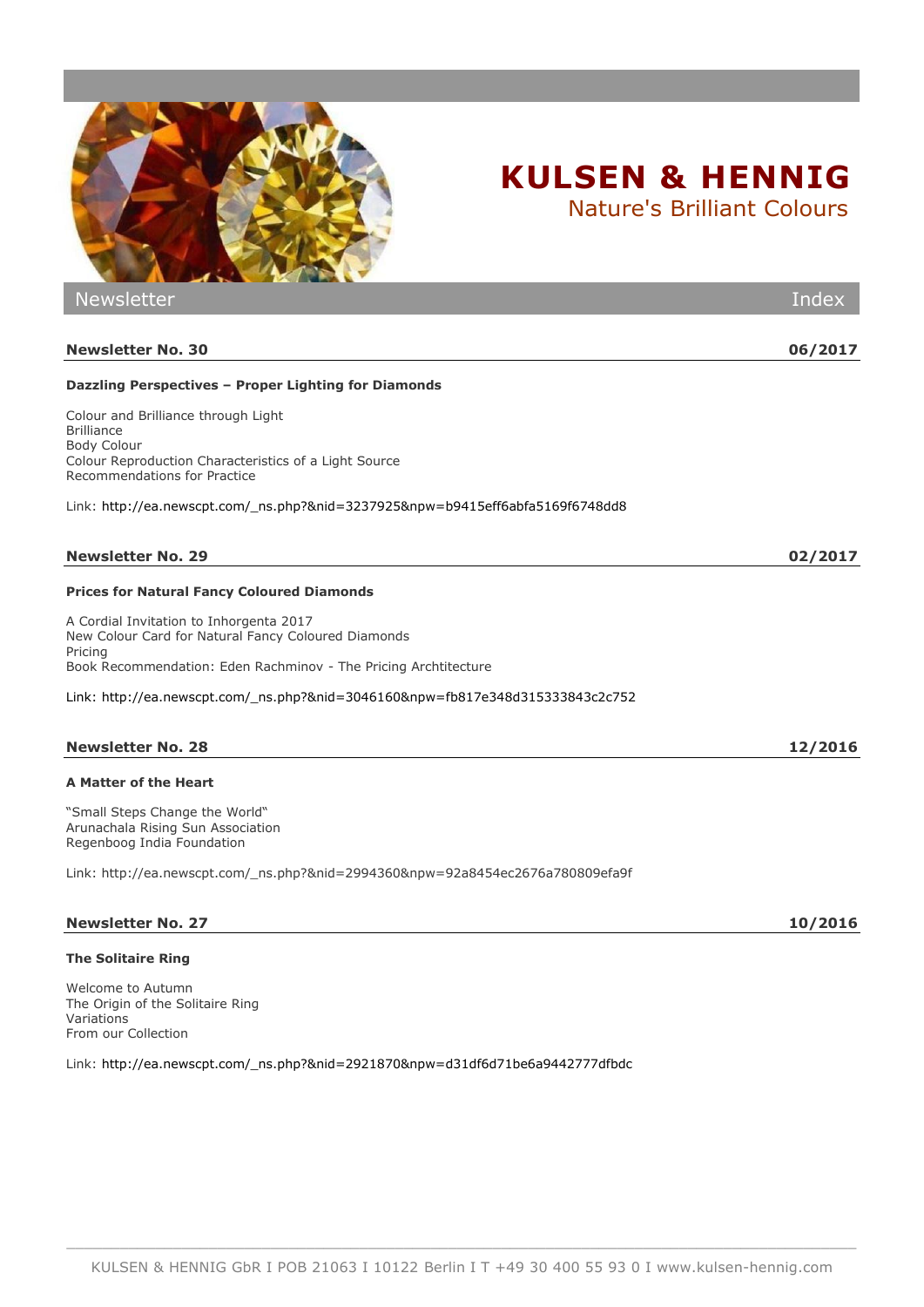

# **Newsletter No. 26 06/2016**

# **Chameleon Diamonds**

Once Upon a Time… The Chameleon Phenomenon From our Collection Chameleon Diamonds under UV Light News – Rare Beauty

Link: [http://ea.newscpt.com/\\_ns.php?&nid=2750284&npw=71248eb74db1a145e839c8e26](http://ea.newscpt.com/_ns.php?&nid=2750284&npw=71248eb74db1a145e839c8e26)

Newsletter Index

# **Newsletter No. 25 02/2016**

# **Mixed Coloured Diamonds**

Invitation to Inhorgenta 2016 New Colour Grading Card for Mixed Coloured Diamonds Find Out More What to Expect at Inhorgenta?

Link: [http://ea.newscpt.com/\\_ns.php?&nid=2567024&npw=ed04ef751ae9b35ce718c0259](http://ea.newscpt.com/_ns.php?&nid=2567024&npw=ed04ef751ae9b35ce718c0259)

The Rose Cut – Find Out More From Our Collection Round Rose – Small Goods Some Examples of Jewellery New Individual Stones

Link: http://ea.newscpt.com/\_ns.php?&nid=2429935&npw=4912aee5f71ad201b020af297

# **Newsletter No. 23 06/2015**

# **The Brownish Pink Diamond Colour**

Pantone Colours From our Collection Interesting Information for Jewellers and Goldsmiths Examples of Jewellery Origin of Colour

Link: http://ea.newscpt.com/\_ns.php?&nid=2293277&npw=73df5d5b41782a9b845f4d695

|  |  |  | KULSEN & HENNIG GbR I POB 21063 I 10122 Berlin I T +49 30 400 55 93 0 I www.kulsen-hennig.com |
|--|--|--|-----------------------------------------------------------------------------------------------|
|  |  |  |                                                                                               |

\_\_\_\_\_\_\_\_\_\_\_\_\_\_\_\_\_\_\_\_\_\_\_\_\_\_\_\_\_\_\_\_\_\_\_\_\_\_\_\_\_\_\_\_\_\_\_\_\_\_\_\_\_\_\_\_\_\_\_\_\_\_\_\_\_\_\_\_\_\_\_\_\_\_\_\_\_\_\_\_\_\_\_\_\_\_\_\_\_

# **KULSEN & HENNIG**

Nature's Brilliant Colours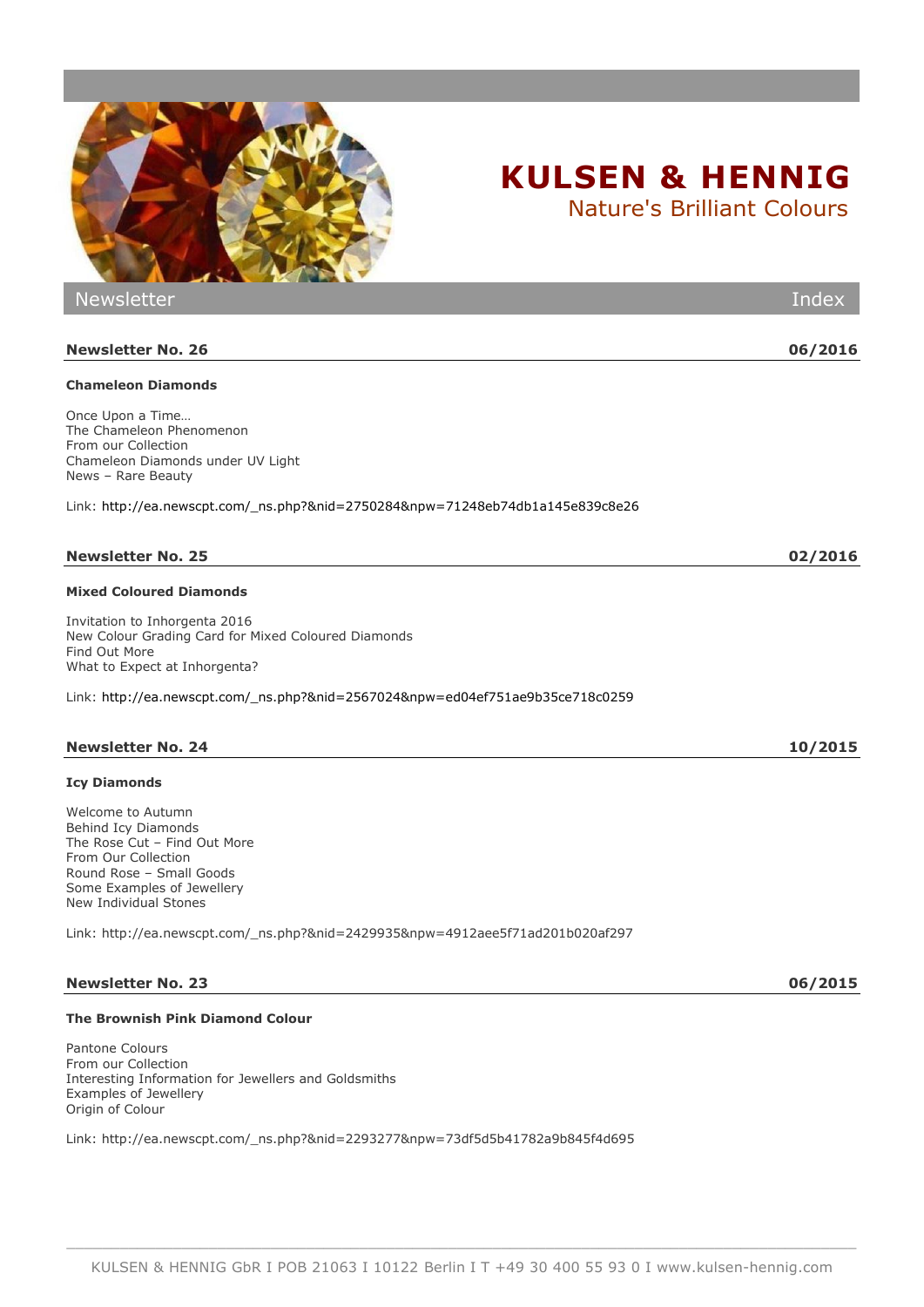

#### **All about Natural coloured Diamonds** From our Collection [Interesting Facts for Jewelers and Goldsmiths](http://www.sendcockpit.com/appl/ce/software/code/ext/_ns.php?&uid=fe20236b1f5692f260280eedcfbb5c40#578411) A Few Examples of Jewellery

#### **Gemmoloy Corner**

Colour Development and Origin

Link: http://ea.newscpt.com/\_ns.php?&nid=2137118&npw=53b62990b90b753b0208445b5

#### **Newsletter No. 21 12/2014**

**Dear Business Partners, Dear Friends:** Christmas Season

#### **From our Collection**

Princess 1.05 ct Fancy Deep Brownish Yellowish Orange (GIA) Oval 1.37 ct Fancy Brownish Greenish Yellow (GIA) Pear shape 2.12 ct Fancy Dark Champagne (C5)

Link: http://ea.newscpt.com/\_ns.php?&nid=2052298&npw=c2037d55c680a7344f53d5c31

#### **Newsletter No. 20 09/2014**

**Our News** [As Time Goes By](http://www.sendcockpit.com/appl/ce/software/code/NewsletterPreview.php?&c=tBYYJpXWxmkLRKxG6hW2GfrYp1SR8zdT&session=f8e8be54e454f916e02600b0910855f5&b=b452db86bd1e23c34cfd9d338b5d5441&ssl=&id_tdat_newsletter=1892803#326172) From Our Collection: Step-Cut Fancy Deep Brown-Orange (GIA) 0.77 ct Diamond

#### **All about Natural Fancy Coloured Diamonds**

A Butterfly for the New York City Ballet HRD Antwerp – New Grading Levels The Winston Blue On-line versus Off-line

**Gemmology Corner** Really Cheaper? Natural Fancy Coloured Diamonds on the Net

Link: [http://ea.newscpt.com/\\_ns.php?&nid=1892803&npw=353fce734ad9c86db5de20a39](http://ea.newscpt.com/_ns.php?&nid=1892803&npw=353fce734ad9c86db5de20a39)

# **KULSEN & HENNIG**

Nature's Brilliant Colours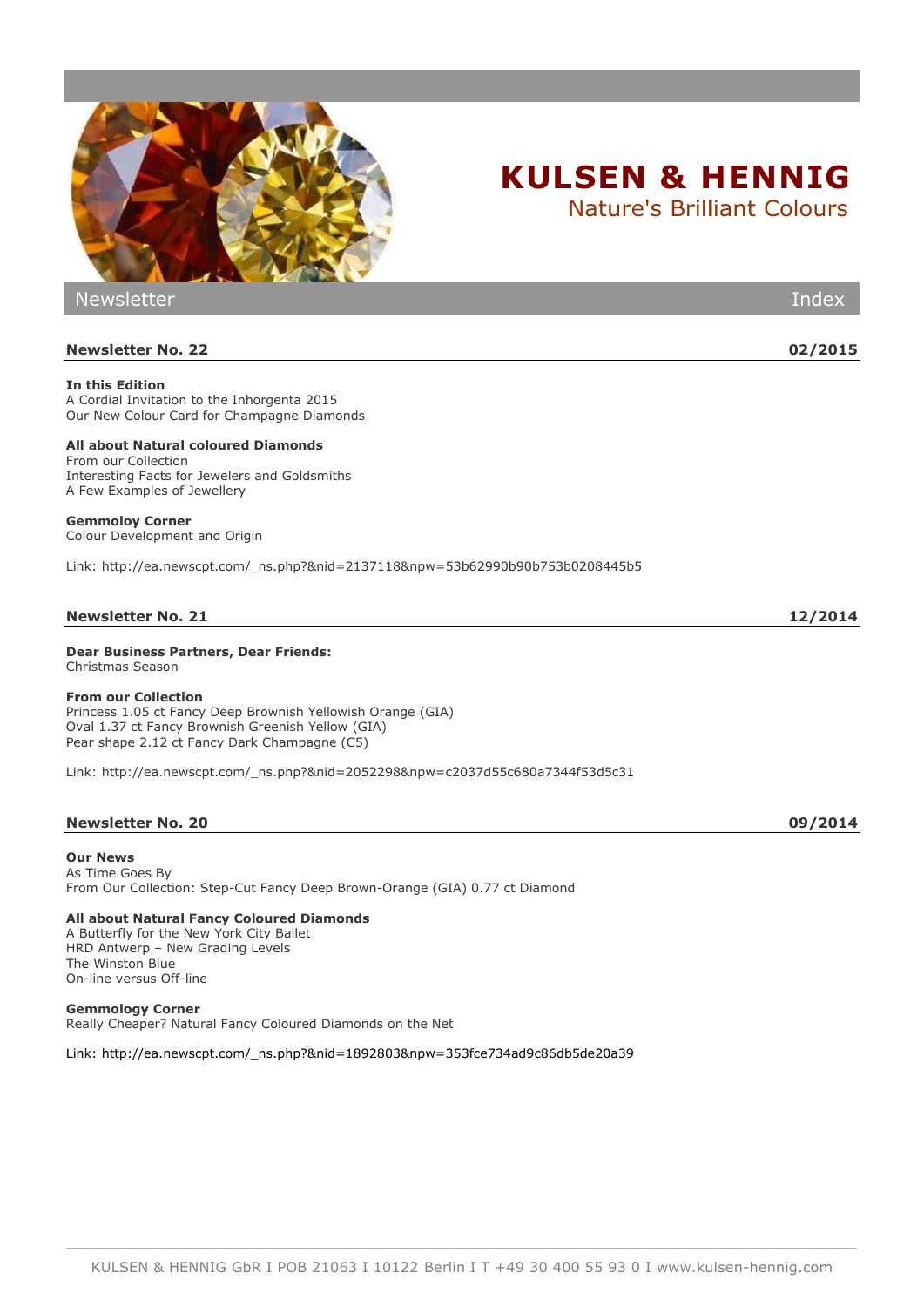

Newsletter Index **Newsletter No. 19 06/2014 Our News** Some Reading, a Few Surprises, and a Little Sorting! Reading Can Be So Nice! From Our Collection: Rose-Cut Champagne Diamonds **All about Natural Fancy Coloured Diamonds** Noel Holly – A Master of Presentation Record-Breaking Diamond Boots Seen for You in Basel - Graff's Hallucination "Fancys" Forever? **Gemmology Corner**  On a Buying trip with the Sortoscope Link: [http://ea.newscpt.com/\\_ns.php?&nid=1779472&npw=b1611cbad60c333fe1bd45fa1](http://ea.newscpt.com/_ns.php?&nid=1779472&npw=b1611cbad60c333fe1bd45fa1) **Newsletter No. 18 02/2014**

#### **Our News**

[Shadows and Light!](http://ea.sendcpt.com/_ns.php?&nid=1607878&npw=eabc6f342ac474bf33909ad9b#326172) [Visit Us at INHORGENTA MUNICH 2014](http://ea.sendcpt.com/_ns.php?&nid=1607878&npw=eabc6f342ac474bf33909ad9b#326172) [Our New Colour Grading Card: Gray](http://ea.sendcpt.com/_ns.php?&nid=1607878&npw=eabc6f342ac474bf33909ad9b#631292) [From Our Collection: A 4.52 ct Round Brilliant Cut Fancy Light Gray Diamond \(GIA\)](http://ea.sendcpt.com/_ns.php?&nid=1607878&npw=eabc6f342ac474bf33909ad9b#597695)

#### **All about Natural coloured Diamonds**

[A Steel-gray Beauty](http://ea.sendcpt.com/_ns.php?&nid=1607878&npw=eabc6f342ac474bf33909ad9b#957654) [The Fascinating Diversity of Gray](http://ea.sendcpt.com/_ns.php?&nid=1607878&npw=eabc6f342ac474bf33909ad9b#129675) Naats – [A Gray with Vivid Brilliance](http://ea.sendcpt.com/_ns.php?&nid=1607878&npw=eabc6f342ac474bf33909ad9b#638114)

### **Gemmology Corner**

[Diamond Colours: Gray](http://ea.sendcpt.com/_ns.php?&nid=1607878&npw=eabc6f342ac474bf33909ad9b#819982)

Link: [http://ea.sendcpt.com/\\_ns.php?&nid=1607878&npw=eabc6f342ac474bf33909ad9b](http://ea.sendcpt.com/_ns.php?&nid=1607878&npw=eabc6f342ac474bf33909ad9b)

### **Newsletter No. 17 12/2013**

**Our News**

Full Speed ahead for the New Year! The Mobile Library – From a Motorcycle to a Tata ACE From Our Collection: Single and Paired Stones in a Hearts & Arrows Cut

### **All about Natural Coloured Diamonds**

Fancy Vivid Blue - Sale Exceeds Expectations In Brief: The Argyle Pink Jubilee Diamond in the Melbourne Museum Argyle Pink Diamonds Tender - Fancy Reds Auctions – Episode 1: From Antiquity to Modern Times

**Gemmology Corner** Rio Tinto - Argyle Underground Mine

Link: [http://ea.sendcpt.com/\\_ns.php?&nid=1435877&npw=ef08032d426f6e887ec6d86ec](http://ea.sendcpt.com/_ns.php?&nid=1435877&npw=ef08032d426f6e887ec6d86ec)

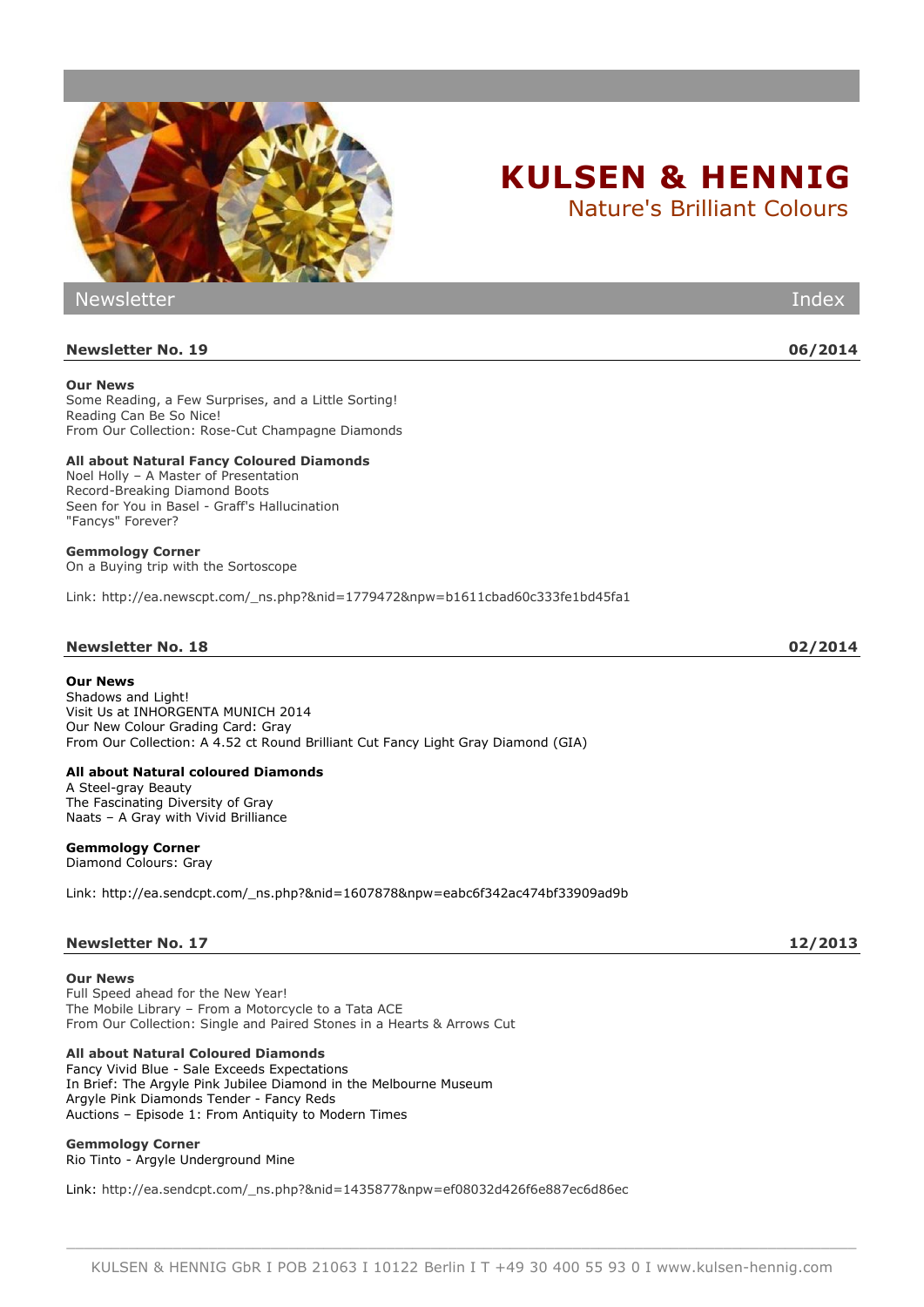

| <b>Contract Address Contract of the Contract Order</b>                                                                                                                                                                     |         |
|----------------------------------------------------------------------------------------------------------------------------------------------------------------------------------------------------------------------------|---------|
| <b>Newsletter</b>                                                                                                                                                                                                          | Index   |
|                                                                                                                                                                                                                            |         |
| <b>Newsletter No. 16</b>                                                                                                                                                                                                   | 09/2013 |
| <b>Our News</b><br><b>Exciting Times!</b><br>KULSEN & HENNIG's New Offices<br>Natural Fancy Coloured Diamonds - Our Knowledge at Your Service<br>From Our Collection: Fancy Light Yellow - A 1.07 ct. Princess Cut Diamond |         |
| All about Natural Coloured Diamonds<br>Fancy Vivid Blue - Sale Exceeds Expectations<br>In Brief: The Argyle Pink Jubilee Diamond in the Melbourne Museum<br>Argyle Pink Diamonds Tender - Fancy Reds                       |         |

Auctions – Episode 1: From Antiquity to Modern Times

**Gemmology Corner** Rio Tinto - Argyle Underground Mine

Link: [http://ea.sendcpt.com/\\_ns.php?&nid=1435877&npw=ef08032d426f6e887ec6d86ec](http://ea.sendcpt.com/_ns.php?&nid=1435877&npw=ef08032d426f6e887ec6d86ec)

## **Newsletter No. 15 06/2013**

## **KULSEN & HENNIG News**

Colours, Records and an Ideal 2013 Swiss Goldsmith Design Championship From Our Collection: A Fancy Deep Yellow Orange 0.44 ct Radiant Cut Diamond

#### **All about Natural Coloured Diamonds**

The Princie Diamond - Record Sale at Christie's Fancy Vivid Blue Diamonds The Fancy Royals

#### **Gemmology Corner**

The Brilliant Cut - Part 3: The "Ideal" Brilliant Cut

Link: http://ea.sendcockpit.net/\_ns.php?&nid=1305778&npw=0c54509e53643c372e6fb832a

#### **Newsletter No. 14 02/2013**

## **KULSEN & HENNIG News**

Welcome to the New Year! Visit Us at INHORGENTA MUNICH 2013 Our New Colour Grading Card for Orange Diamonds From our Collection: Fancy Vivid Yellow Orange - Pear Shape Diamond 1.03 ct

#### **All about Natural Coloured Diamonds**

The Power of Colour The *Pumpkin Diamond*: or Love, Death and Devil

### **Gemmology Corner**

Diamond Colour: Orange

Link: [http://ea.sendcpt.com/\\_ns.php?&nid=1610988&npw=199aeca2afa4b6cabcc012b53](http://ea.sendcpt.com/_ns.php?&nid=1610988&npw=199aeca2afa4b6cabcc012b53)

KULSEN & HENNIG GbR I POB 21063 I 10122 Berlin I T +49 30 400 55 93 0 I www.kulsen-hennig.com

\_\_\_\_\_\_\_\_\_\_\_\_\_\_\_\_\_\_\_\_\_\_\_\_\_\_\_\_\_\_\_\_\_\_\_\_\_\_\_\_\_\_\_\_\_\_\_\_\_\_\_\_\_\_\_\_\_\_\_\_\_\_\_\_\_\_\_\_\_\_\_\_\_\_\_\_\_\_\_\_\_\_\_\_\_\_\_\_\_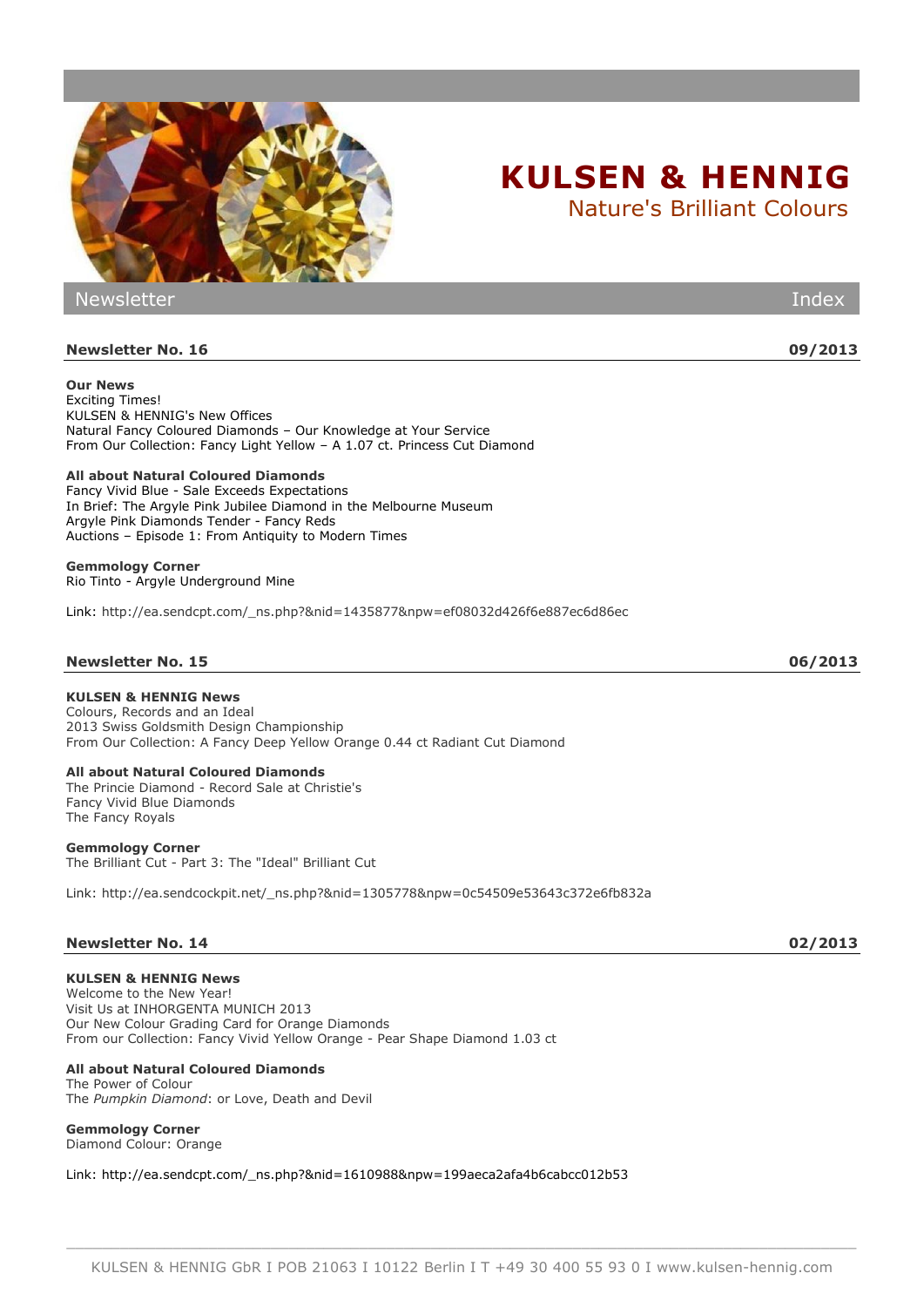

Nature's Brilliant Colours

| <b>Newsletter</b>                                                                                                                                                       | Index   |
|-------------------------------------------------------------------------------------------------------------------------------------------------------------------------|---------|
| <b>Newsletter No. 13</b>                                                                                                                                                | 12/2012 |
| <b>KULSEN &amp; HENNIG News</b><br>The End of the year 2012<br>From our Collection: A Round, Fancy White, Brilliant Cut Stone Weighing 0.41 ct<br>Our 2012 Donation     |         |
| <b>All about Natural Coloured Diamonds</b><br>Our Gift Ideas<br>Sales Record for Natural Fancy Coloured Diamonds<br>Discovered for you                                  |         |
| <b>Gemmology Corner</b><br>The Diavik Diamond Mine and the Ice Road                                                                                                     |         |
| Link: http://ea.sendcockpit.net/ ns.php?&nid=988983&npw=9459a4af29c3ba8837736afc0                                                                                       |         |
| <b>Newsletter No. 12</b>                                                                                                                                                | 10/2012 |
| <b>KULSEN &amp; HENNIG News</b><br><b>Autumn News</b><br>From Our Collection: Shaded Colour Tones - A Harmony of Colours<br>Susanne Noell - Four Weeks of Diamond Class |         |
| All about Natural Coloured Diamonds<br>London's Most Expensive Bicycle - The Brogue Bike<br>Diamond Divas - Marilyn Monroe and the Moon of Baroda                       |         |
| <b>Gemmology Corner</b>                                                                                                                                                 |         |

The Brilliant Cut – Chapter 2: The Modern Brilliant Cut Useful Information Concerning Diamonds: Measurements and Weights

Link: [http://ea.celnk.net/\\_ns.php?&nid=907388&npw=a6d2b48f8842df06b73ffcceb](http://ea.celnk.net/_ns.php?&nid=907388&npw=a6d2b48f8842df06b73ffcceb)

## **Newsletter No. 11 06/2012**

#### **KULSEN & HENNIG News**

The Year of the Dragon From our Collection a Pair of Pear Shaped 1.43 ct Fancy Light Yellow

## **All about Natural Coloured Diamonds**

*Argyle Pink Jubilee* J.B. Tavernier - Traveller and Diamond Expert Jewellery for the Year of the Dragon The Impact of Secondary Colours on the Price of Diamonds

#### **Gemmology Corner**

The Brilliant Cut: Chapter 1 – The Historical Development

Link: [http://ea.ce-intern.com/\\_ns.php?&nid=723798&npw=6a061e78158b552a45bfdfb70](http://ea.ce-intern.com/_ns.php?&nid=723798&npw=6a061e78158b552a45bfdfb70)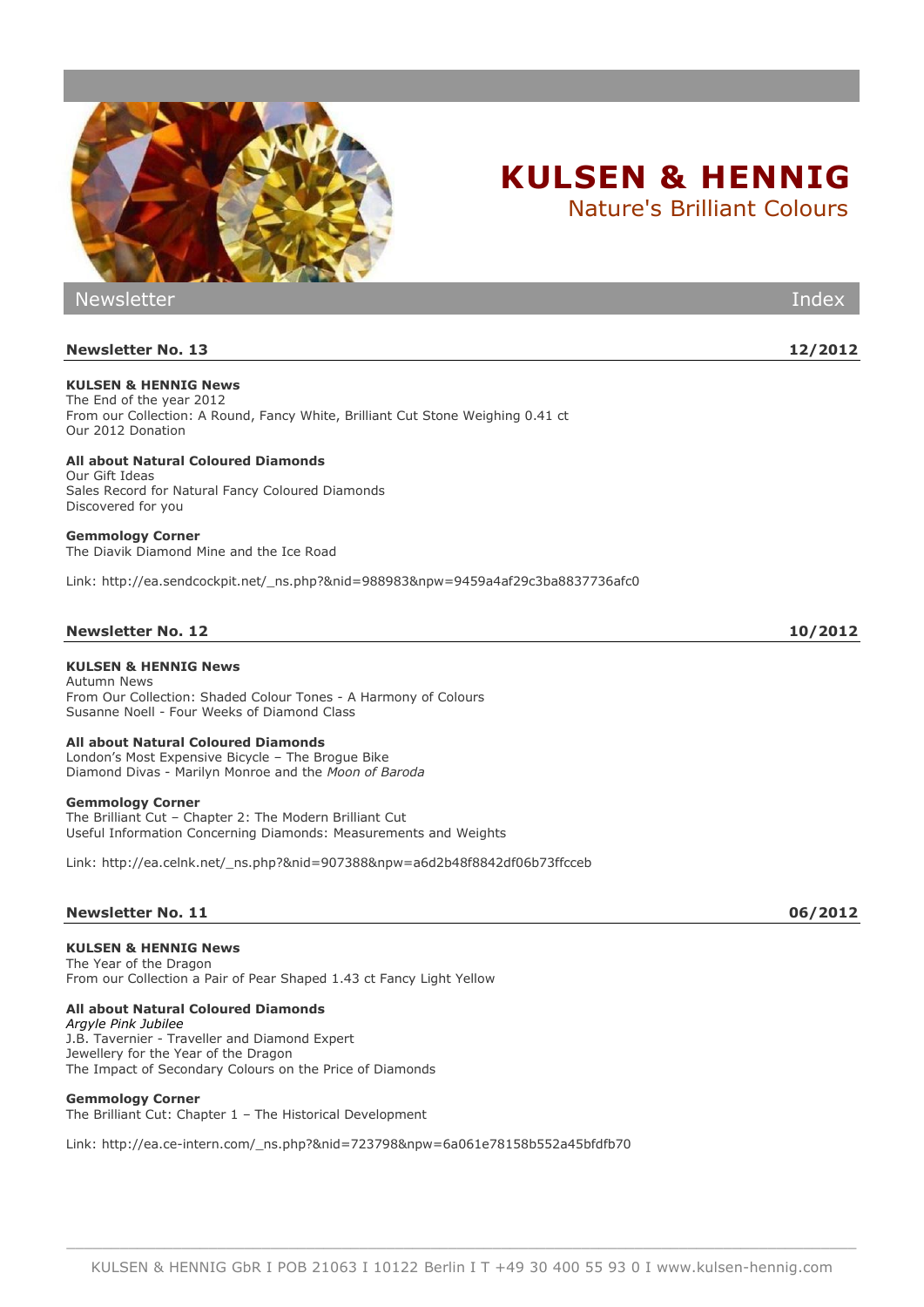

Newsletter Index

**Newsletter No. 10 01/2012**

# **KULSEN & HENNIG News**

**KULSEN & HENNIG News**

Come and visit us at INHORGENTA MUNICH 2012

Pink Diamonds

As the Holiday Season Approaches From our Collection: Cushion 0.75 ct Fancy Deep Yellowish Orange An Autorickshaw for Learning

# **All about Natural Coloured Diamonds**

The *Cora Sun Drop* Auctioned off by Sotheby's in Geneva Diamonds and Pearls – An Alliance of Light The Guinness Book of World Records – The Most Expensive Dessert in the World

# **Gemmology Corner**

Diamond Shapes: The Oval Cut

Link: [http://ea.ce-intern.com/\\_ns.php?&nid=512742&npw=62ef3d856e1d4a5991b16a298](http://ea.ce-intern.com/_ns.php?&nid=512742&npw=62ef3d856e1d4a5991b16a298)

# **Newsletter No. 8 09/2011**

**KULSEN & HENNIG News** Ready to Go for the Autumn! A Pear Shaped Fancy Intense Purple Pink 0.57 ct Diamond

**All about Natural Coloured Diamonds**

Correction: Error in Our Last Newsletter Recommended Reading: Stephen C. Hofer, Collecting and Classifying Coloured Diamonds The Aurora Pyramid of Hope

# **Gemmology Corner**

Diamond Colours: Blue All about Fluorescence – Questions and Answers

Link: [http://ea.ce-intern.com/\\_ns.php?&nid=434617&npw=3f444954edae3ca41bfdfa434](http://ea.ce-intern.com/_ns.php?&nid=434617&npw=3f444954edae3ca41bfdfa434)



Nature's Brilliant Colours

\_\_\_\_\_\_\_\_\_\_\_\_\_\_\_\_\_\_\_\_\_\_\_\_\_\_\_\_\_\_\_\_\_\_\_\_\_\_\_\_\_\_\_\_\_\_\_\_\_\_\_\_\_\_\_\_\_\_\_\_\_\_\_\_\_\_\_\_\_\_\_\_\_\_\_\_\_\_\_\_\_\_\_\_\_\_\_\_\_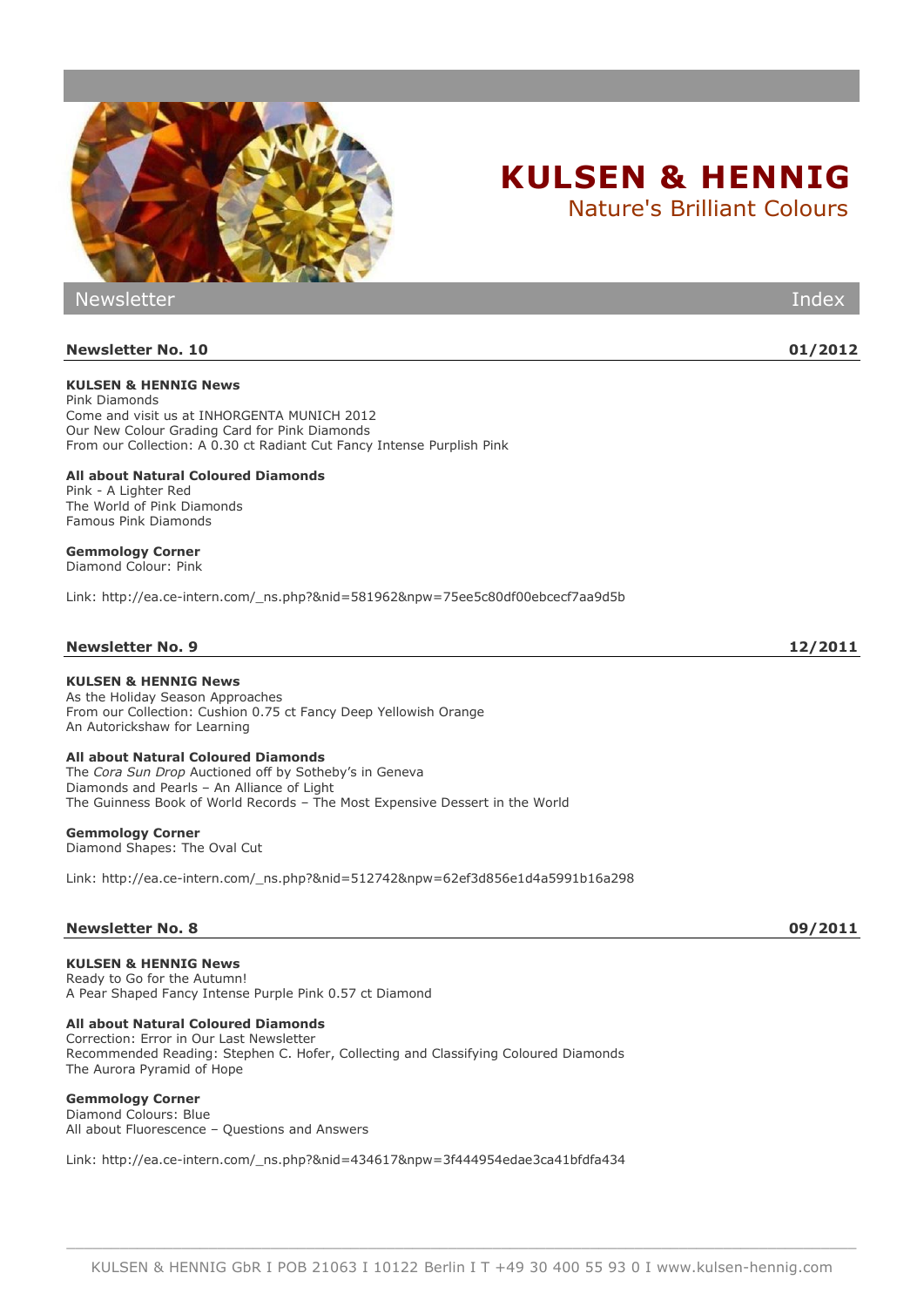

Newsletter Index **Newsletter No. 7 05/2011 KULSEN & HENNIG News** Inhorgenta Europe 2011 - in Brief Office Support Position Available From Our Collection: Marquise, Fancy Deep Brownish Greenish Yellow, 0.51 ct **All about Natural Coloured Diamonds** Pink and Blue Coloured Diamonds to Be Auctioned in Geneva Jewellery should be a celebration of beauty! An Interview with Dominik Steiner Test Your Knowledge of Coloured Diamonds **Gemmology Corner** Diamond Shapes: The Radiant Cut Link: [http://ea.ce-intern.com/\\_ns.php?&nid=322662&npw=15fd329936959f47beeebc239](http://ea.ce-intern.com/_ns.php?&nid=322662&npw=15fd329936959f47beeebc239) **Newsletter No. 6 02/2011 KULSEN & HENNIG News** Come and See Us at the International inhorgenta europe 2011 Trade Fair Our New Colour Grading Chart for Yellow Diamonds From our Collection: Princess, Fancy Deep Brownish Orangy Pink Portrait of a Diamond … An Interview with Elmar Schwarze **All about Natural Coloured Diamonds** Paying Tribute to the *Tiffany Diamond* Some Famous Yellow Diamonds and the Stories behind Them **Gemmology Corner** Diamond Colours: Yellow Link: [http://ea.ce-intern.com/\\_ns.php?&nid=223271&npw=72e75fac15fa07d4a13dede74](http://ea.ce-intern.com/_ns.php?&nid=223271&npw=72e75fac15fa07d4a13dede74)

### **Newsletter No. 5 11/2010**

#### **KULSEN & HENNIG News**

The End of the Year 2010 Dominik Kulsen - a member of the Diamond and Precious Stones Bourse Idar-Oberstein From Our Collection: a Fancy Vivid Orange Yellow Pear Shape Diamond This Year, a Gift to India

**All about Natural Coloured Diamonds** Rio Tinto Invests in the Development of the *Argyle Diamond Mine* Recommended Reading Pink Diamond Shatters Records at Auction

#### **Gemmology Corner**

Diamond Shapes: The Cushion Cut

Link: [http://ea.ce-intern.com/\\_ns.php?&nid=170636&npw=c1f478cdc13729acfa258bf7e](http://ea.ce-intern.com/_ns.php?&nid=170636&npw=c1f478cdc13729acfa258bf7e)

\_\_\_\_\_\_\_\_\_\_\_\_\_\_\_\_\_\_\_\_\_\_\_\_\_\_\_\_\_\_\_\_\_\_\_\_\_\_\_\_\_\_\_\_\_\_\_\_\_\_\_\_\_\_\_\_\_\_\_\_\_\_\_\_\_\_\_\_\_\_\_\_\_\_\_\_\_\_\_\_\_\_\_\_\_\_\_\_\_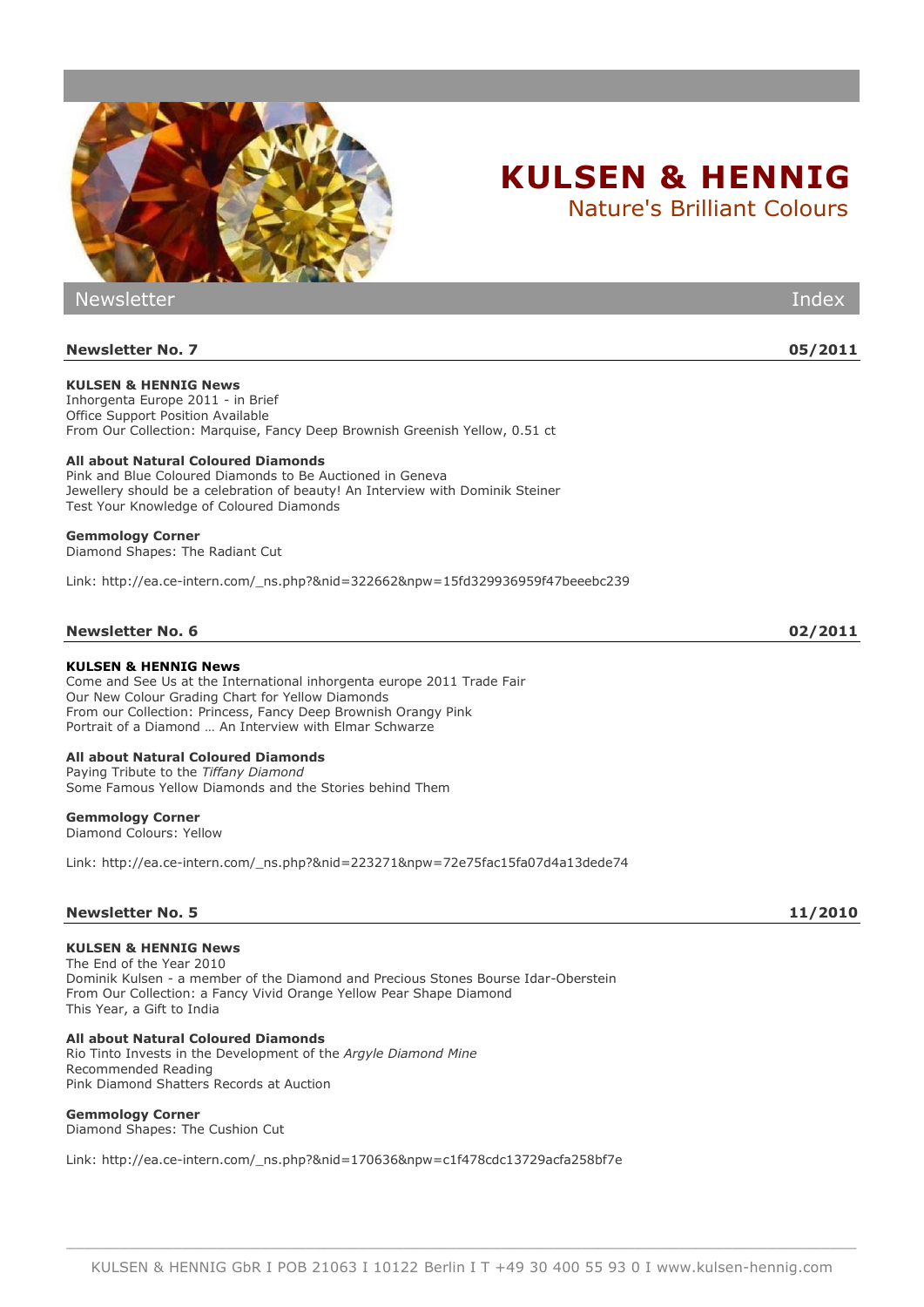

**KULSEN & HENNIG News** Our New Newsletter Archive for You Your Questions - Our Answers From our collection: Fancy White Diamonds

**All about Natural Coloured Diamonds** Colour graduation of coloured diamonds The Closing Date for the HRD Award

# **Gemmology Corner**

Cause of Colour in Grey Diamonds Volcanoes and Diamonds

Link: [http://ea.ce-intern.com/\\_ns/b6839d00180a27b0cb4bc99a5c3ac68a.html](http://ea.ce-intern.com/_ns/b6839d00180a27b0cb4bc99a5c3ac68a.html)

# **Newsletter No. 3 05/2010**

# **KULSEN & HENNIG News**

New Perspectives from *BASELWORLD* Your Questions - Our Answers From Our Collection: 1.08 ct Fancy Intense Yellow Radiant

# **All about Natural Coloured Diamonds**

Interview with Jewellry Designer Iris Weyer Largest Vivid Green Diamond at Auction Weighs 2.52 ct

# **Gemmology Corner**

Diamond Cutting Styles for Natural Coloured Diamonds

Link: [http://ea.ce-intern.com/\\_ns/625109ea430684a69b9bd0ea0e35586f.html](http://ea.ce-intern.com/_ns/625109ea430684a69b9bd0ea0e35586f.html)

# **Newsletter No. 2 02/2010**

# **KULSEN & HENNIG News**

Visit Kulsen & Hennig at the *inhorgenta europe 2010!* [Our New Colour Grading Card for Champagne Diamonds](http://ea.ce-intern.com/_ns.php?&nid=47287&npw=5cb9101ac735dea9b64976f06#717142) From Our Collection: Emerald Cut Fancy Pink 0.81 ct

# **All about Natural Coloured Diamonds**

The *Hope Diamond* and the *Wittelsbach-Graff* at the Smithsonian Institution The *Argyle Diamond Mine*: The Source for Champagne Diamonds *The Vivid Pink*: Auction Results

# **Gemmology Corner**

The Cause of Colour in Brown Diamonds Link: [http://ea.ce-intern.com/\\_ns.php?&nid=47287&npw=5cb9101ac735dea9b64976f06](http://ea.ce-intern.com/_ns.php?&nid=47287&npw=5cb9101ac735dea9b64976f06)

**Newsletter No. 4 08/2010**

Newsletter Index



**KULSEN & HENNIG**

Nature's Brilliant Colours